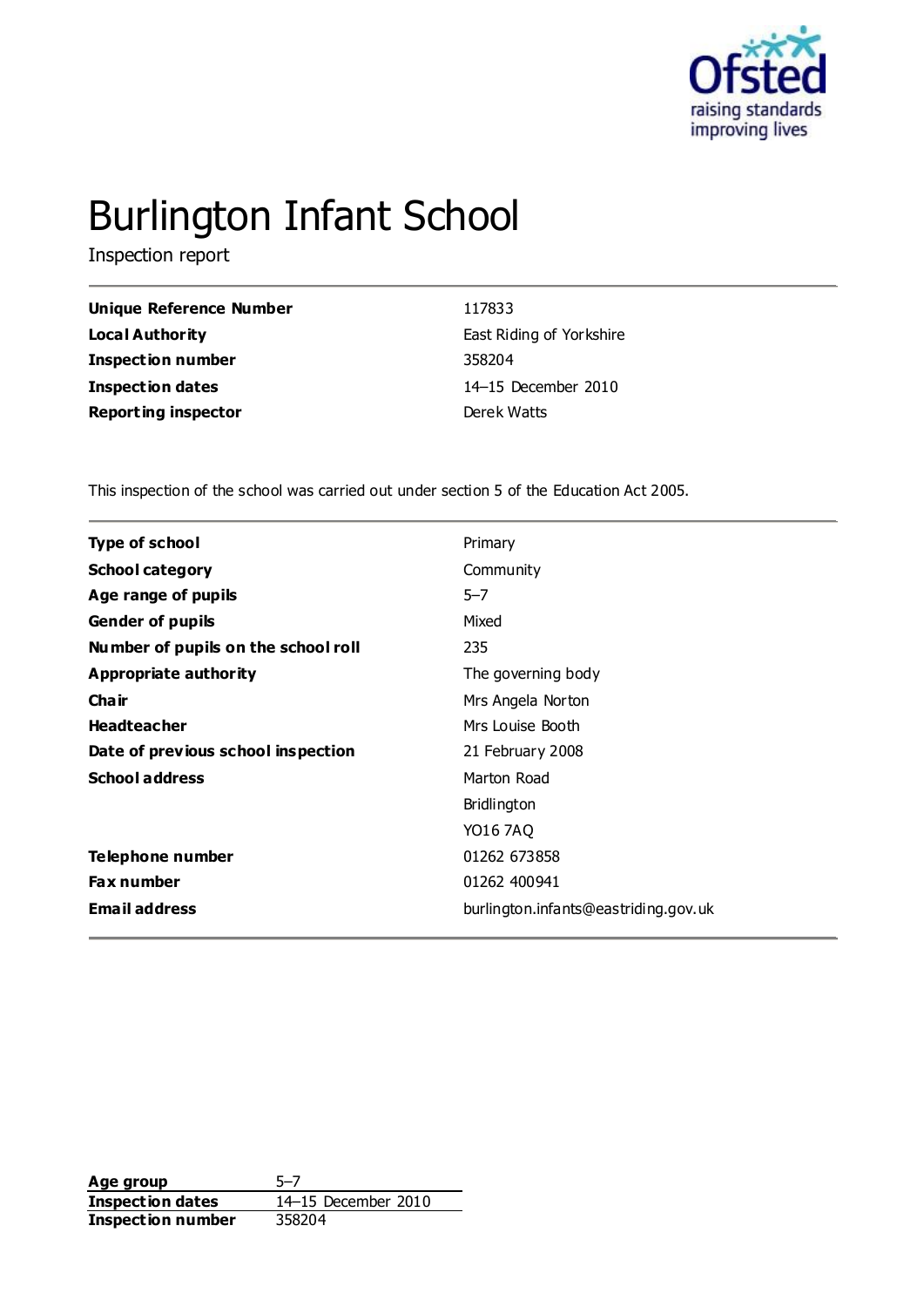The Office for Standards in Education, Children's Services and Skills (Ofsted) regulates and inspects to achieve excellence in the care of children and young people, and in education and skills for learners of all ages. It regulates and inspects childcare and children's social care, and inspects the Children and Family Court Advisory Support Service (Cafcass), schools, colleges, initial teacher training, work-based learning and skills training, adult and community learning, and education and training in prisons and other secure establishments. It assesses council children's services, and inspects services for looked after children, safeguarding and child protection.

Further copies of this report are obtainable from the school. Under the Education Act 2005, the school must provide a copy of this report free of charge to certain categories of people. A charge not exceeding the full cost of reproduction may be made for any other copies supplied.

If you would like a copy of this document in a different format, such as large print or Braille, please telephone 0300 1234 234, or email **[enquiries@ofsted.gov.uk](mailto:enquiries@ofsted.gov.uk)**.

You may copy all or parts of this document for non-commercial educational purposes, as long as you give details of the source and date of publication and do not alter the documentation in any way.

To receive regular email alerts about new publications, including survey reports and school inspection reports, please visit our website and go to 'Subscribe'.

Royal Exchange Buildings St Ann's Square Manchester M2 7LA T: 0300 1234 234 Textphone: 0161 618 8524 E: **[enquiries@ofsted.gov.uk](mailto:enquiries@ofsted.gov.uk)** W: **[www.ofsted.gov.uk](http://www.ofsted.gov.uk/)**

© Crown copyright 2010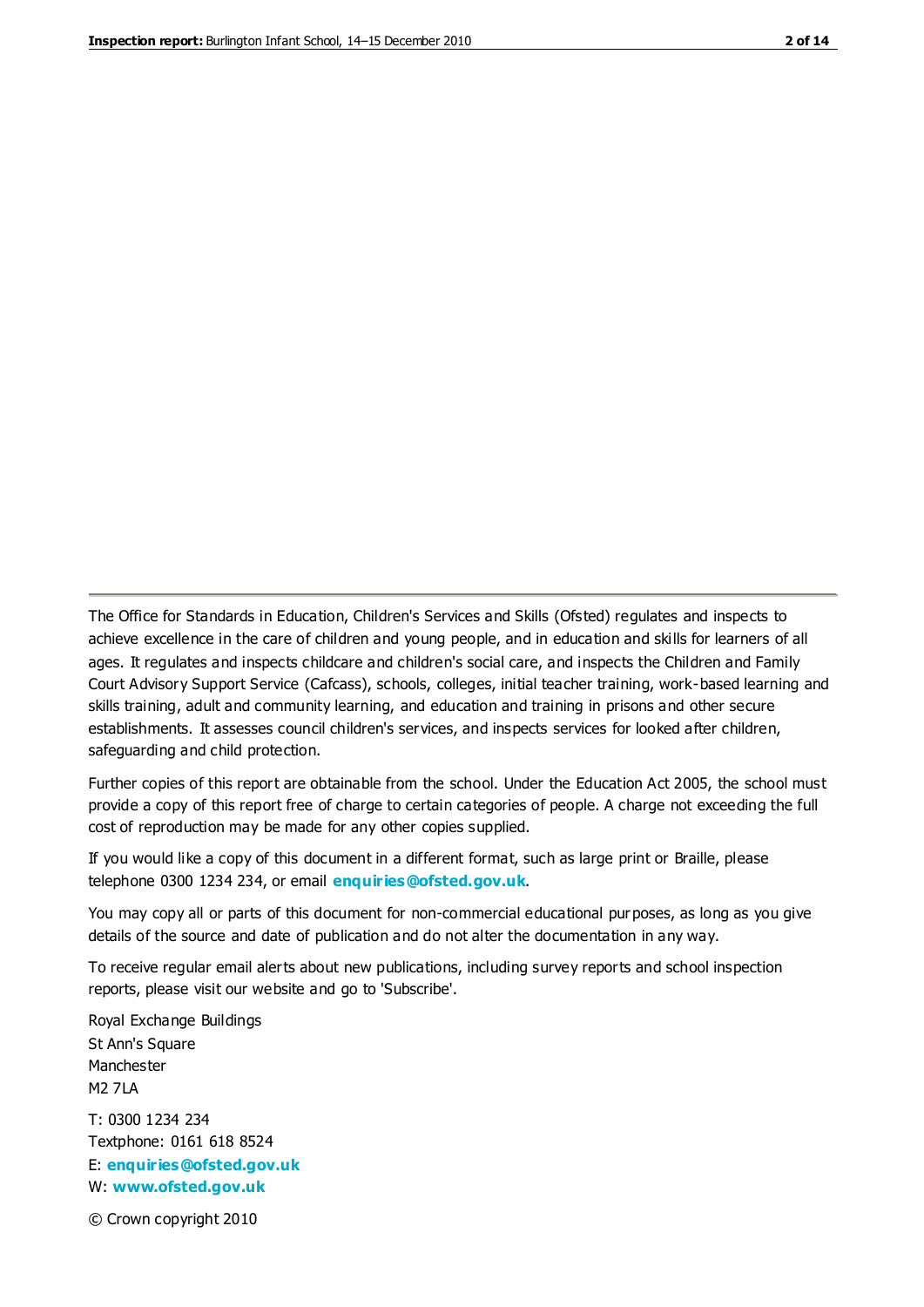# **Introduction**

This inspection was carried out by three additional inspectors, who observed 17 lessons or part lessons taught by eight different teachers. An assembly and dress rehearsals for the Christmas productions were also seen. The inspection team examined the school's policies, assessments of pupils' progress, pupils' work, teachers' plans and school improvement planning. They held discussions with the headteacher, staff, governors and pupils. Conversations were held with parents and carers. The inspectors analysed 35 questionnaires completed by parents and carers and others by staff.

The inspection team reviewed many aspects of the school's work. It looked in detail at the following.

- How effective are the strategies to develop children's communication and language skills in the Early Years Foundation Stage?
- To what extent are the more-able pupils challenged and extended?
- How well are subject leaders and managers successfully evaluating performance and driving improvement?
- How well does the school monitor and promote attendance?

# **Information about the school**

Almost all pupils in this average-sized school are from a White British heritage. The proportion of pupils with special educational needs and/or disabilities is broadly average. The proportion of pupils known to be eligible for free school meals is above average. The school has a range of awards including the Activemark and has achieved Healthy School status. An onsite pre-school setting is managed by a private and voluntary organisation in partnership with the school. This was not part of the inspection.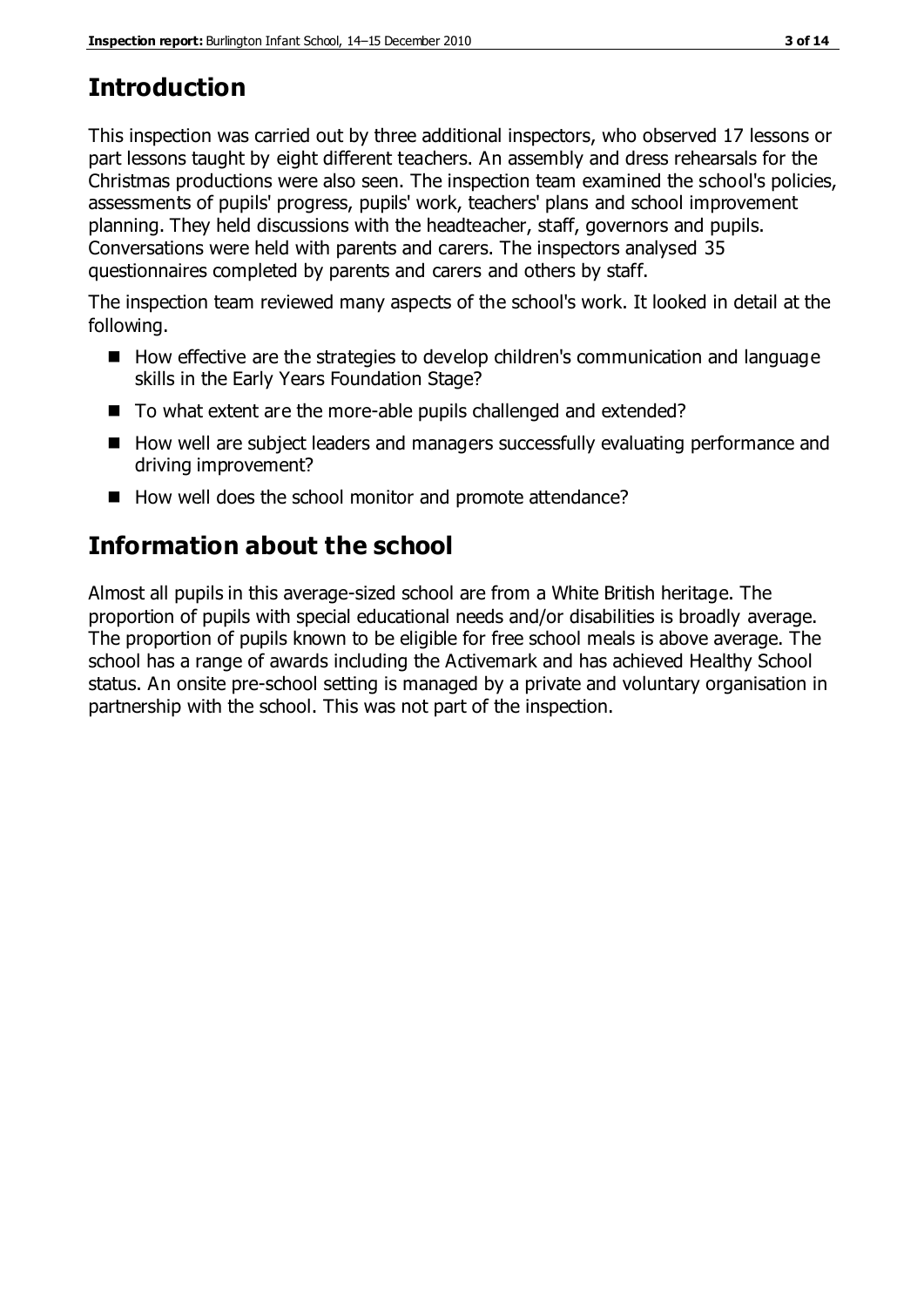# **Inspection judgements**

| Overall effectiveness: how good is the school? |  |
|------------------------------------------------|--|
|------------------------------------------------|--|

## **The school's capacity for sustained improvement 2**

## **Main findings**

Burlington Infant is a good school. It has maintained and built upon the strengths identified in the last inspection. There are now outstanding features to its work. Exceptional care, guidance and support and the school's very positive atmosphere make a valuable contribution to pupils' personal development. Pupils feel extremely safe, they adopt healthy lifestyles and their behaviour is often exemplary. They achieve well because of good teaching and a well-planned curriculum. At the heart of the school's success is the leadership by the headteacher and the strong teamwork among a dedicated staff. All strive to ensure that all pupils do as well as they can. Parents and carers are very happy with the care and education provided. Their comments included, 'Burlington Infants is a wonderful place for children to begin their education.' and 'Very well run school. All credit to the headteacher and all the staff.'

Children in the Early Years Foundation Stage get off to a great start and make good progress in most areas of learning often from low starting points. Progress in their personal and social development is outstanding. Good attention is paid to language development. Pupils continue to make good progress in Key Stage 1 and by the end of Year 2 attainment is average in reading, writing and mathematics. The proportion of pupils who attain the higher Level 3 in reading and writing is below average. Positive steps are being taken to improve this situation, such as increasing pupils' range of reading and writing experiences. While there are examples of pupils writing in other subjects there are not enough planned opportunities for pupils to apply their writing skills to subjects other than English. Even with the more-able pupils, there are inconsistencies in handwriting, punctuation and spelling.

Teachers form very good relationships with their pupils and establish clear expectations of learning and behaviour. Lessons are well focused, so pupils know what they are to learn. Assessment is usually used well to plan lessons and match tasks to pupils' abilities and needs. Well-targeted guidance and support contributes to the good progress made by pupils with special educational needs and/or disabilities. The curriculum is enriched by a good range of additional activities.

Pupils are courteous, friendly and supportive of others. They contribute well to school and participate with enthusiasm in community events. Positive action has been taken to improve pupils' attendance, which is above average. Pupils are well prepared for their next school.

The school demonstrates a good capacity to improve. The role of subject leaders has been strengthened since the last inspection. They monitor performance effectively and improve their areas of responsibility. Self-evaluation is accurate and robust. Effective action is taken to bring about improvements where needed. Since the last inspection care,

| ノ |  |
|---|--|
|   |  |
| 2 |  |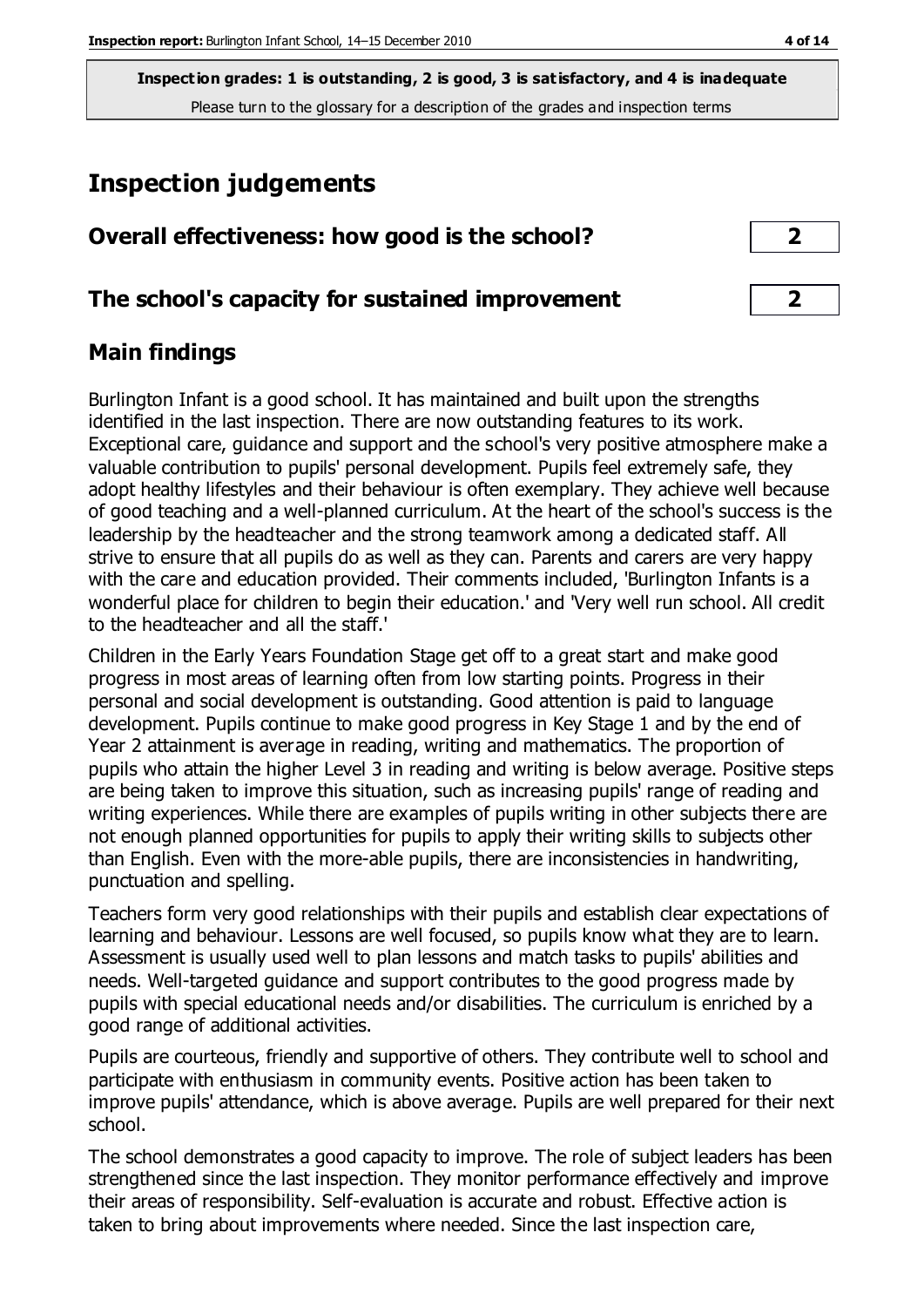guidance and support have improved from good to outstanding and this has had a positive impact on outcomes for pupils.

## **What does the school need to do to improve further?**

- Increase the proportion of pupils who attain the higher levels by the end of Year 2, particularly in reading and writing by:
- $\blacksquare$  ensuring that tasks are always sufficiently challenging for the more-able
- $\blacksquare$  focusing on improving handwriting, punctuation and spelling
- $\blacksquare$  extending opportunities for pupils to write in other subjects.

## **Outcomes for individuals and groups of pupils 2**



Children make good progress in the Early Years Foundation Stage, but their attainment on entry to Year 1 is below average in language, literacy and numeracy. Discussions with pupils and lesson observations confirm that they thoroughly enjoy school and show very positive attitudes to learning. Pupils told the inspectors, 'We love learning.', 'I love doing writing.' and 'We really like number work.'

School assessments, pupils' work and the lessons seen indicate that attainment is broadly average by the end of Year 2. Most groups of pupils make good progress. Pupils make good progress in speaking and listening because teachers are good role models for speech and language and provide good opportunities for discussion. Pupils enjoy reading stories such as 'The Owl Who Was Afraid of the Dark'. In writing, the majority of pupils make good progress in developing their writing skills. For example, in a good Year 2 lesson, pupils used interesting adjectives as they described the movement of a Christmas angel. They were inspired by the vocabulary gained from the owl story and used words such as floated, glided, swooped and soared to good effect.

Pupils make good progress in mathematics because interesting activities are well matched to their abilities and needs. They use and apply numeracy skills successfully to solve problems. Pupils use information and communication technology effectively to support their learning. As part of their work on India, Year 1 pupils designed their own elephant and used blocks of different shades to colour it like an elephant in a story book. They used a paint programme to create striking pictures of poppies.

Pupils' good spiritual, moral, social and cultural development is reflected in their consideration and support for others. They show a good knowledge and understanding of different cultures and faiths through their work on Diwali and Hinduism. Pupils choose healthy foods and participate enthusiastically in a range of physical exercise. They feel very well cared for at school and are confident that there are always adults they can turn to if they need help. Pupils participate with interest in community events such as the school's centenary celebrations and Britain in Bloom. They support those less fortunate than themselves by raising funds for appeals and charities. Pupils are well prepared for their future lives and education. Their personal and social skills are well developed and they make good progress in acquiring and applying literacy, numeracy and information and communication technology skills.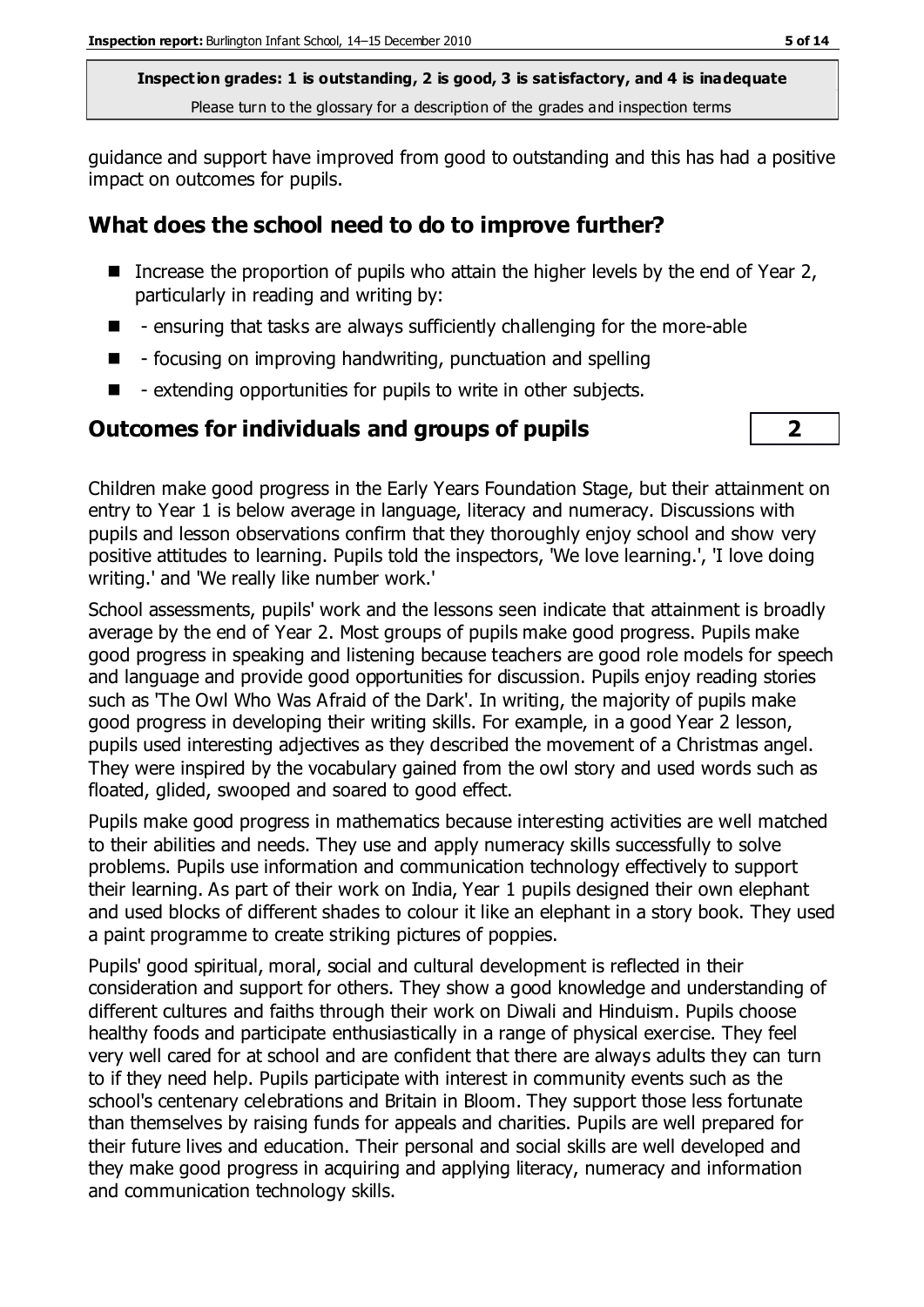These are the grades for pupils' outcomes

| Pupils' achievement and the extent to which they enjoy their learning                                                     | $\overline{2}$          |
|---------------------------------------------------------------------------------------------------------------------------|-------------------------|
| Taking into account:<br>Pupils' attainment <sup>1</sup>                                                                   | 3                       |
| The quality of pupils' learning and their progress                                                                        | $\mathfrak{D}$          |
| The quality of learning for pupils with special educational needs and/or disabilities<br>and their progress               | $\overline{2}$          |
| The extent to which pupils feel safe                                                                                      | 1                       |
| Pupils' behaviour                                                                                                         | 1                       |
| The extent to which pupils adopt healthy lifestyles                                                                       | 1                       |
| The extent to which pupils contribute to the school and wider community                                                   | $\mathbf{z}$            |
| The extent to which pupils develop workplace and other skills that will contribute to<br>their future economic well-being | $\overline{\mathbf{2}}$ |
| Taking into account:<br>Pupils' attendance <sup>1</sup>                                                                   | $\mathfrak{p}$          |
| The extent of pupils' spiritual, moral, social and cultural development                                                   | 2                       |

<sup>1</sup> The grades for attainment and attendance are: 1 is high; 2 is above average; 3 is broadly average; and 4 is low

#### **How effective is the provision?**

Teaching successfully promotes enjoyment and good learning for pupils. Teachers create attractive and stimulating classrooms to inspire and motivate the pupils. Teachers' explanations, demonstrations and clear instructions promote learning well. Interactive whiteboards are used effectively to illustrate key teaching points. Questioning is used skilfully to check pupils' understanding. Pupils are challenged well and their interest is sustained because activities are well tailored to their abilities. Just occasionally, learning time is not maximised when introductions are too long and there is insufficient time for the main task. Pupils are set individual learning targets for mathematics and writing so they know what they need to do to improve. The marking of pupils' work is constructive and helpful. Praise is given for good work and comments guide improvement well.

The curriculum promotes good academic progress for pupils and contributes very well to their personal development. Provision for English and mathematics is good. The teaching of French and Spanish contributes well to pupils' language and cultural development. There are interesting links between subjects which add meaning and relevance to pupils' learning. For example, health education and the range of physical activities provided contribute extremely well to pupils' healthy lifestyles. A very good range of clubs is offered and enjoyed by the pupils including badminton, football, gardening, rugby and yoga. Visits and visitors further enhance learning and enjoyment.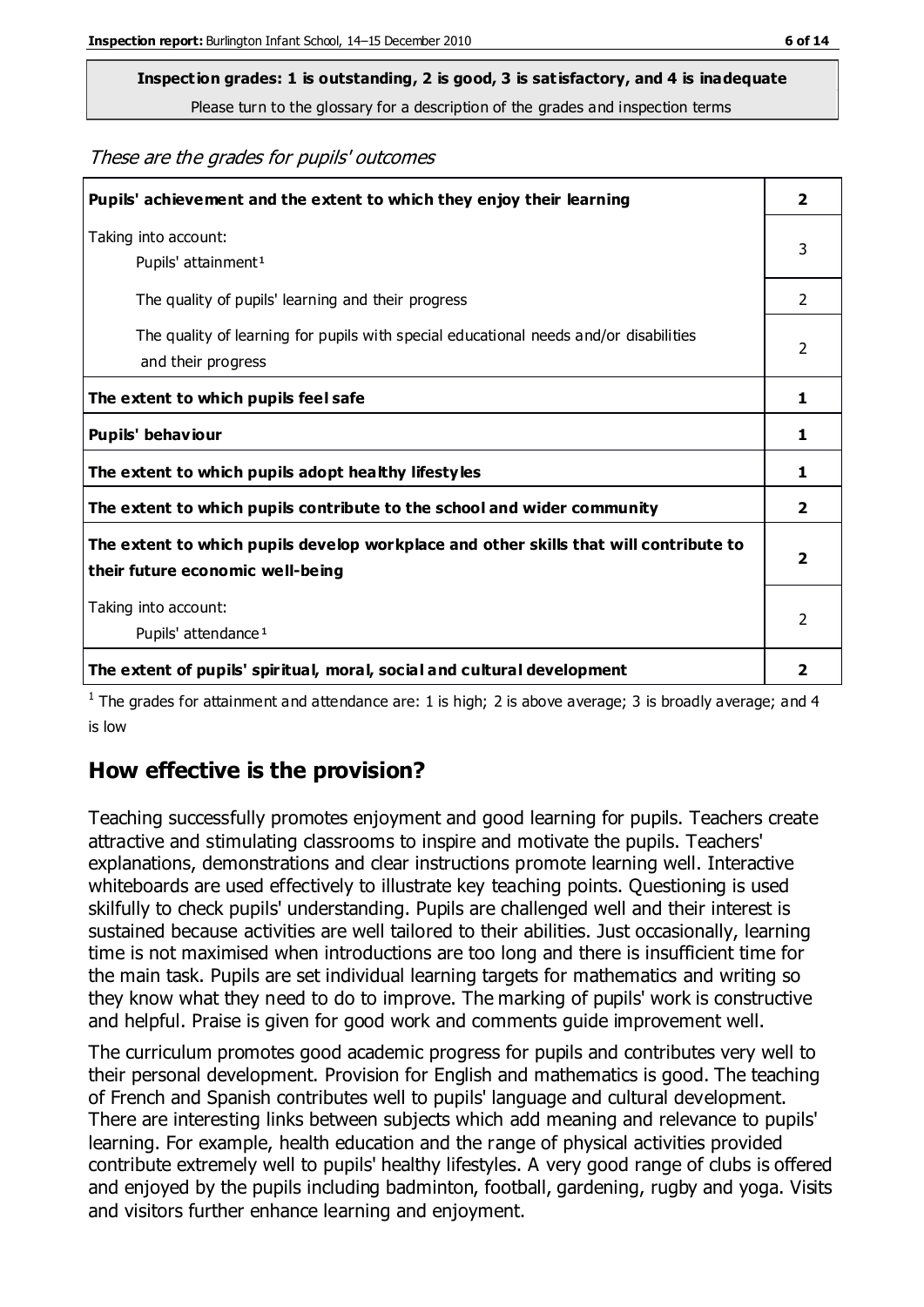Care, guidance and support are outstanding. The very well organised, safe and welcoming environment is much appreciated by pupils, parents and carers. 'Fantastic school with teachers who care about their pupils.', 'Teachers are friendly and approachable.' and 'Any concerns raised are dealt with immediately.' were typical comments from the community. Provision for children with special educational needs and/or disabilities is effective. High expectations by all staff and consistently implemented procedures lead to outstanding behaviour. In partnership with other agencies, the school is very successful in supporting pupils and their families needing extra help. There are effective procedures to monitor and promote good attendance. The extended school coordinator makes a very valuable contribution to this aspect of the school's work.

| The quality of teaching                                                                                    |  |
|------------------------------------------------------------------------------------------------------------|--|
| Taking into account:<br>The use of assessment to support learning                                          |  |
| The extent to which the curriculum meets pupils' needs, including, where relevant,<br>through partnerships |  |
| The effectiveness of care, guidance and support                                                            |  |

These are the grades for the quality of provision

## **How effective are leadership and management?**

A dedicated and extremely well regarded headteacher has successfully created a very positive climate and culture for pupils to learn and for staff to work in. Leadership roles and responsibilities are effectively distributed among the staff. Leaders and managers are successfully promoting good provision and positive outcomes for pupils. All staff show a clear commitment to continuous improvement. The school's ambition and vision of, 'doing the best for every pupil' is shared and 'lived' by all. The monitoring and development of teaching receives good attention and this has resulted in consistency in practice across the school.

Members of the governing body have a good understanding of the school's strengths and areas for development. They are supportive and provide constructive challenge. All statutory requirements are met. Good emphasis is placed on safeguarding. Policies and procedures to protect and safeguard children are clear, simple and effective. Effective monitoring and rigorous risk assessment have led to improvements to safeguarding. All staff are well trained in this area and safe practices are promoted well through the school's curriculum.

Successful partnerships have been formed with parents and carers. Parents and carers appreciate the school's effective communication systems. They also value the steps that the school takes to help them to support their children's learning. Good partnerships with pre-school settings and the junior school enable transition to be smooth.

Equality of opportunity is promoted well. All staff strive to help ensure that all pupils have equal access to the activities on offer and that they achieve as well as they can. Community cohesion is promoted well. The school has a very clear understanding of the community it serves. The curriculum effectively promotes pupils' knowledge and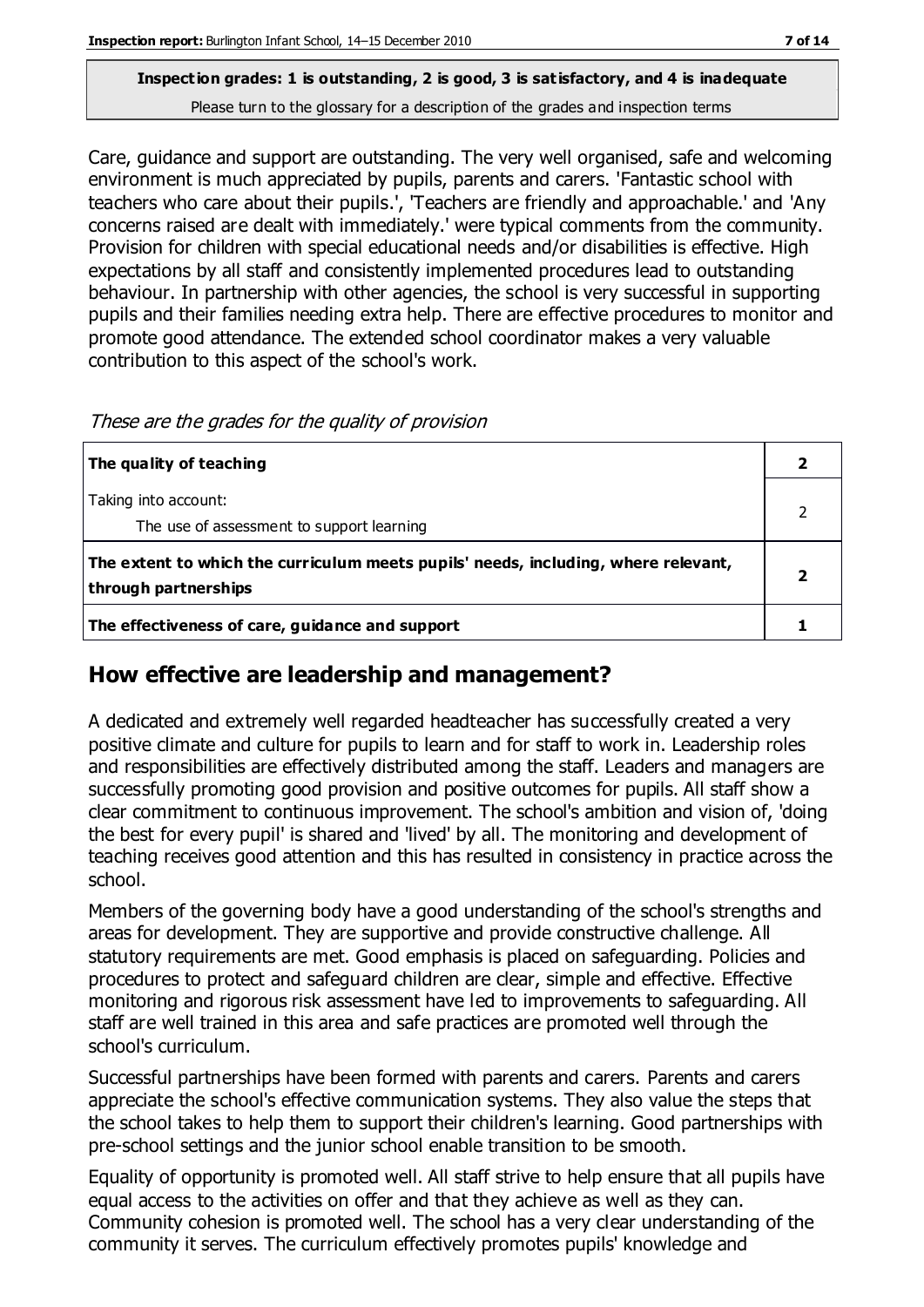understanding of different cultures and faiths. Partnerships with schools further afield are developing well.

| The effectiveness of leadership and management in embedding ambition and driving<br><i>improvement</i>                                                           | 2              |
|------------------------------------------------------------------------------------------------------------------------------------------------------------------|----------------|
| Taking into account:<br>The leadership and management of teaching and learning                                                                                   | 2              |
| The effectiveness of the governing body in challenging and supporting the<br>school so that weaknesses are tackled decisively and statutory responsibilities met |                |
| The effectiveness of the school's engagement with parents and carers                                                                                             | 2              |
| The effectiveness of partnerships in promoting learning and well-being                                                                                           | $\overline{2}$ |
| The effectiveness with which the school promotes equality of opportunity and tackles<br>discrimination                                                           | $\overline{2}$ |
| The effectiveness of safeguarding procedures                                                                                                                     | $\overline{2}$ |
| The effectiveness with which the school promotes community cohesion                                                                                              | 2              |
| The effectiveness with which the school deploys resources to achieve value for money                                                                             | 2              |

## **Early Years Foundation Stage**

Children enter the Reception class with knowledge and skills well below those excepted for their age. Communication, language, personal and social skills are low. Leadership and management effectively promote good provision and positive outcomes for all children. Successful induction arrangements and the strong partnership with parents and carers enable children to settle quickly. They make outstanding progress in their personal, social and emotional development because of the very positive relationships between adults and children and the excellent attention to care and welfare. Children feel very safe, secure and grow in confidence.

An interesting and stimulating range of learning activities is provided in and out of the classroom. Children thoroughly enjoy the activities on offer and make good gains in their learning. There are good systems for assessing and recording children's attainment. Assessment information is used well to plan children's learning. Children are well taught and there is an effective blend of adult-led activities and those chosen by the children. Children have good opportunities to explore, be creative and to work independently. Just occasionally, teachers' introductions are overlong and children are not involved fully in the learning. Adults successfully incorporate language into most activities so that children make good progress in speaking and listening. The teaching of letters and sounds is effective and children make good gains in acquiring and practising early writing skills. Through a range of activities, children make good progress in their knowledge and understanding of number and shapes. The outdoor learning area has been improved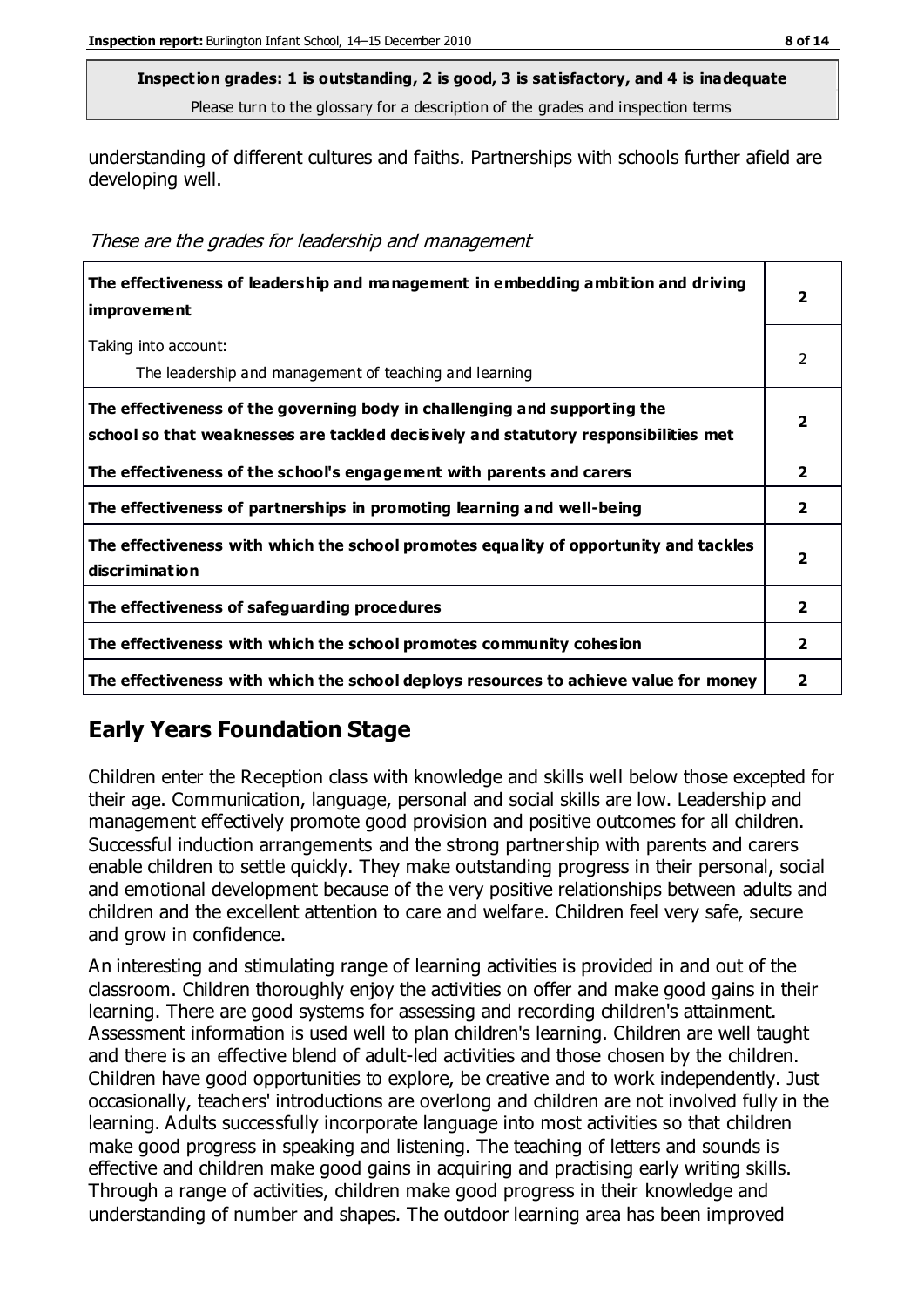considerably since the last inspection. This is used well to promote children's creative and physical development.

These are the grades for the Early Years Foundation Stage

| <b>Overall effectiveness of the Early Years Foundation Stage</b>                      |  |
|---------------------------------------------------------------------------------------|--|
| Taking into account:<br>Outcomes for children in the Early Years Foundation Stage     |  |
| The quality of provision in the Early Years Foundation Stage                          |  |
| The effectiveness of leadership and management of the Early Years Foundation<br>Stage |  |

#### **Views of parents and carers**

A minority of parents and carers returned the questionnaire. Those who returned them were very positive in their responses. All parents and carers from the survey are happy with their children's experience at the school. They are particularly pleased with how well the school is led and managed, their children's progress, the information provided about children's progress, how the school takes account of their suggestions and concerns and the quality of teaching. These positive views reflect the findings of the inspection.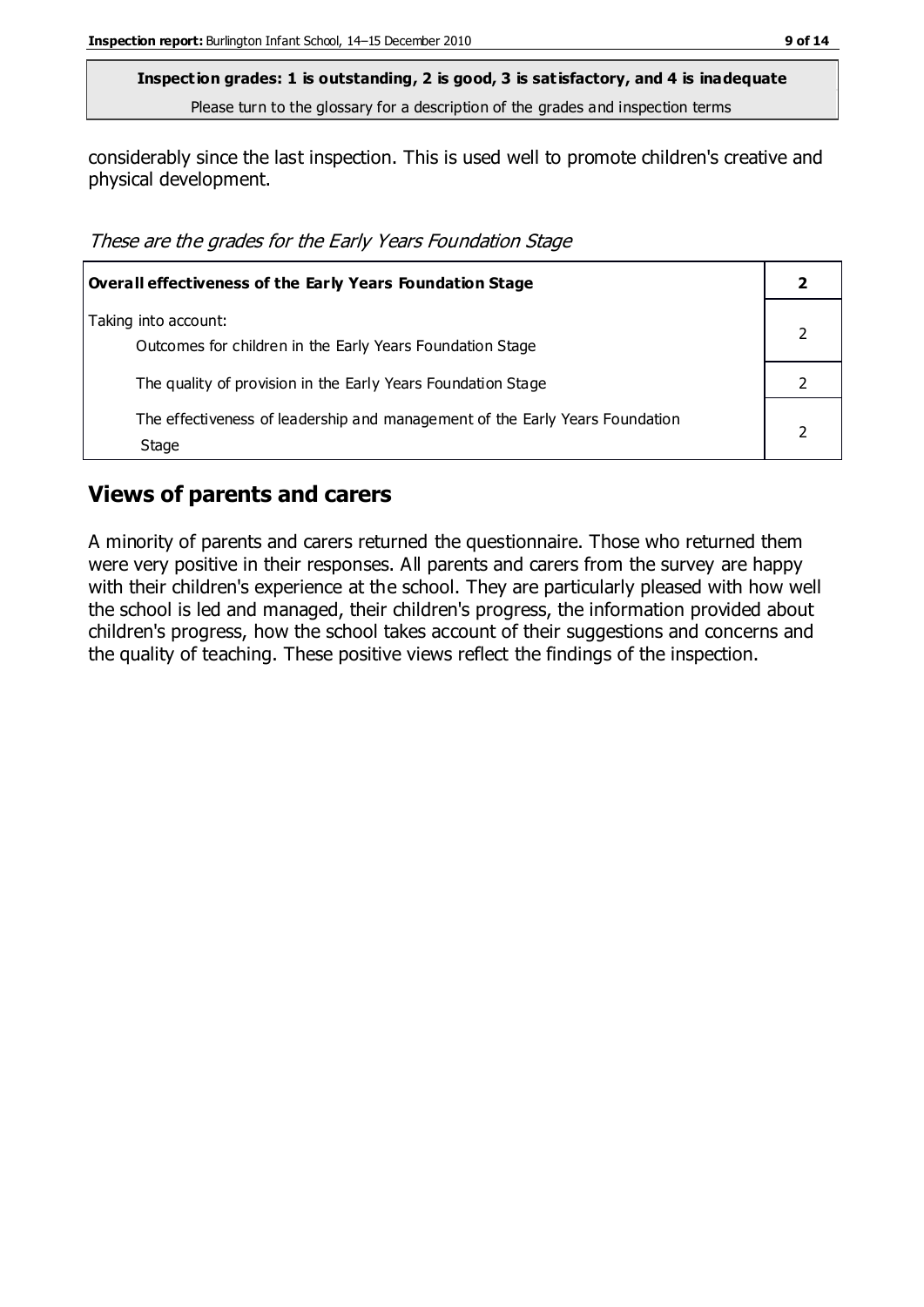#### **Responses from parents and carers to Ofsted's questionnaire**

Ofsted invited all the registered parents and carers of pupils registered at Burlington Infant School to complete a questionnaire about their views of the school.

In the questionnaire, parents and carers were asked to record how strongly they agreed with 13 statements about the school.

The inspection team received 35 completed questionnaires by the end of the on-site inspection. In total, there are 235 pupils registered at the school.

| <b>Statements</b>                                                                                                                                                                                                                                       |              | <b>Strongly</b><br>agree | <b>Disagree</b><br><b>Agree</b> |               | <b>Strongly</b><br>disagree |               |              |               |
|---------------------------------------------------------------------------------------------------------------------------------------------------------------------------------------------------------------------------------------------------------|--------------|--------------------------|---------------------------------|---------------|-----------------------------|---------------|--------------|---------------|
|                                                                                                                                                                                                                                                         | <b>Total</b> | $\frac{1}{2}$            | <b>Total</b>                    | $\frac{1}{2}$ | <b>Total</b>                | $\frac{0}{0}$ | <b>Total</b> | $\frac{0}{0}$ |
| My child enjoys school                                                                                                                                                                                                                                  | 25           | 71                       | 10                              | 29            | 0                           | $\mathbf 0$   | $\mathbf 0$  | $\mathbf 0$   |
| The school keeps my child<br>safe                                                                                                                                                                                                                       | 19           | 54                       | 15                              | 43            | 0                           | $\mathbf 0$   | $\mathbf 0$  | $\mathbf 0$   |
| My school informs me about<br>my child's progress                                                                                                                                                                                                       | 17           | 49                       | 15                              | 43            | $\overline{2}$              | 6             | $\mathbf 0$  | $\mathbf 0$   |
| My child is making enough<br>progress at this school                                                                                                                                                                                                    | 22           | 63                       | 10                              | 29            | $\overline{2}$              | 6             | $\mathbf 0$  | $\mathbf 0$   |
| The teaching is good at this<br>school                                                                                                                                                                                                                  | 22           | 63                       | 13                              | 37            | 0                           | $\mathbf 0$   | 0            | $\mathbf 0$   |
| The school helps me to<br>support my child's learning                                                                                                                                                                                                   | 19           | 54                       | 16                              | 46            | 0                           | $\mathbf{0}$  | $\mathbf 0$  | $\mathbf 0$   |
| The school helps my child to<br>have a healthy lifestyle                                                                                                                                                                                                | 16           | 46                       | 19                              | 54            | 0                           | $\mathbf 0$   | $\mathbf 0$  | $\mathbf 0$   |
| The school makes sure that<br>my child is well prepared for<br>the future (for example<br>changing year group,<br>changing school, and for<br>children who are finishing<br>school, entering further or<br>higher education, or entering<br>employment) | 17           | 49                       | 16                              | 46            | $\mathbf 0$                 | $\mathbf 0$   | $\mathbf 0$  | $\mathbf 0$   |
| The school meets my child's<br>particular needs                                                                                                                                                                                                         | 18           | 51                       | 16                              | 46            | 0                           | $\mathbf 0$   | $\mathbf 0$  | $\mathbf 0$   |
| The school deals effectively<br>with unacceptable behaviour                                                                                                                                                                                             | 15           | 43                       | 19                              | 54            | 0                           | $\mathbf 0$   | $\mathbf 0$  | $\mathbf 0$   |
| The school takes account of<br>my suggestions and concerns                                                                                                                                                                                              | 16           | 46                       | 19                              | 54            | $\mathbf{0}$                | $\mathbf{0}$  | $\mathbf 0$  | $\mathbf{0}$  |
| The school is led and<br>managed effectively                                                                                                                                                                                                            | 23           | 66                       | 11                              | 31            | $\pmb{0}$                   | $\mathbf 0$   | $\mathbf 0$  | $\mathbf 0$   |
| Overall, I am happy with my<br>child's experience at this<br>school                                                                                                                                                                                     | 25           | 71                       | 10                              | 29            | $\pmb{0}$                   | $\mathbf 0$   | $\mathbf 0$  | $\pmb{0}$     |

The table above summarises the responses that parents and carers made to each statement. The percentages indicate the proportion of parents and carers giving that response out of the total number of completed questionnaires. Where one or more parents and carers chose not to answer a particular question, the percentages will not add up to 100%.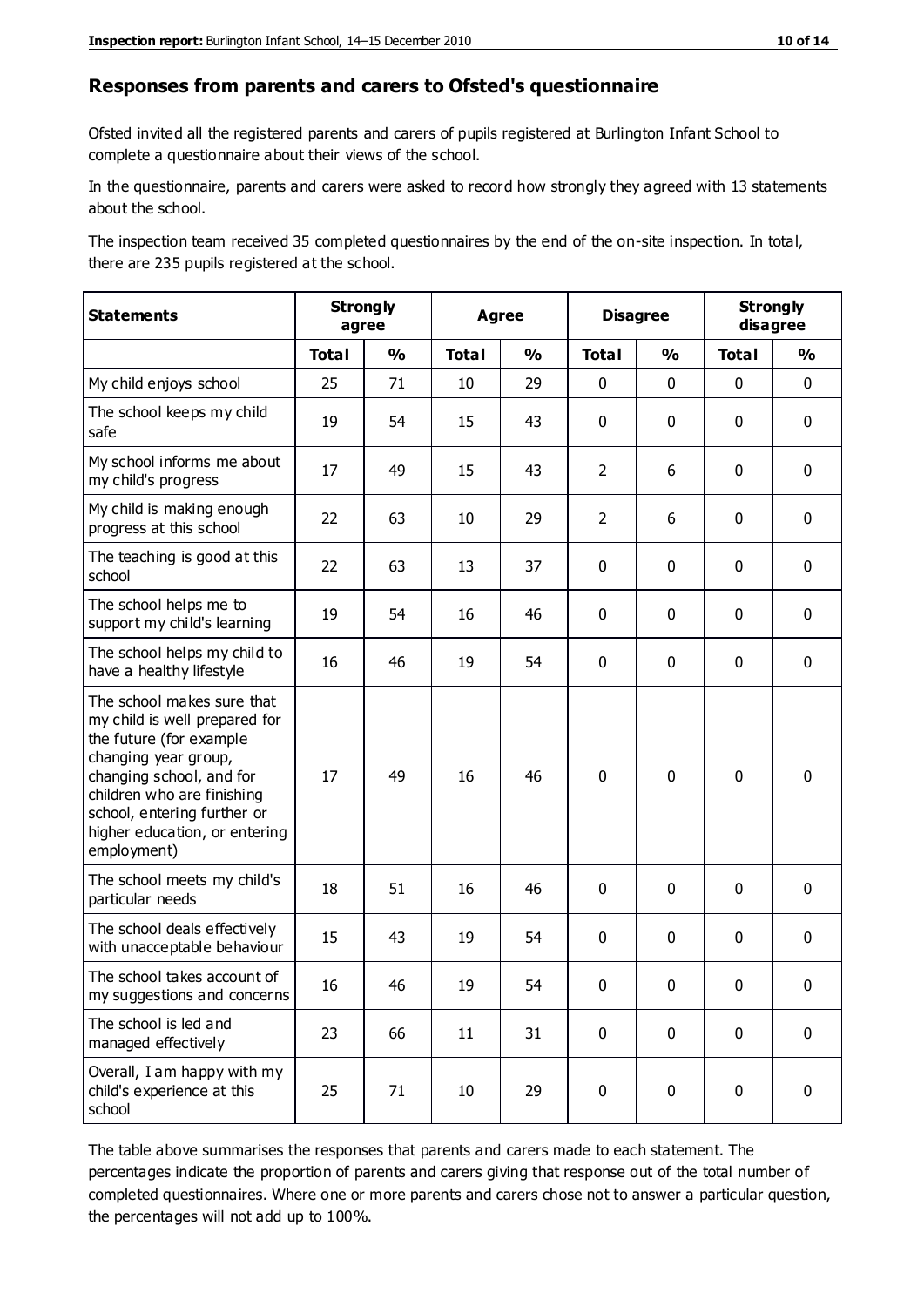## **Glossary**

| Grade   | <b>Judgement</b> | <b>Description</b>                                                                                                                                                                                                            |
|---------|------------------|-------------------------------------------------------------------------------------------------------------------------------------------------------------------------------------------------------------------------------|
| Grade 1 | Outstanding      | These features are highly effective. An outstanding school<br>provides exceptionally well for all its pupils' needs.                                                                                                          |
| Grade 2 | Good             | These are very positive features of a school. A school that<br>is good is serving its pupils well.                                                                                                                            |
| Grade 3 | Satisfactory     | These features are of reasonable quality. A satisfactory<br>school is providing adequately for its pupils.                                                                                                                    |
| Grade 4 | Inadequate       | These features are not of an acceptable standard. An<br>inadequate school needs to make significant improvement<br>in order to meet the needs of its pupils. Ofsted inspectors<br>will make further visits until it improves. |

#### **What inspection judgements mean**

## **Overall effectiveness of schools**

|                       | Overall effectiveness judgement (percentage of schools) |      |                     |                   |  |
|-----------------------|---------------------------------------------------------|------|---------------------|-------------------|--|
| <b>Type of school</b> | <b>Outstanding</b>                                      | Good | <b>Satisfactory</b> | <b>Inadequate</b> |  |
| Nursery schools       | 58                                                      | 36   | 4                   | 2                 |  |
| Primary schools       | 8                                                       | 43   | 40                  | 9                 |  |
| Secondary schools     | 10                                                      | 35   | 42                  | 13                |  |
| Sixth forms           | 13                                                      | 39   | 45                  | 3                 |  |
| Special schools       | 33                                                      | 42   | 20                  | 4                 |  |
| Pupil referral units  | 18                                                      | 40   | 29                  | 12                |  |
| All schools           | 11                                                      | 42   | 38                  | 9                 |  |

New school inspection arrangements were introduced on 1 September 2009. This means that inspectors now make some additional judgements that were not made previously.

The data in the table above are for the period 1 September 2009 to 31 March 2010 and are the most recently published data available (see **[www.ofsted.gov.uk](http://www.ofsted.gov.uk/)**). Please note that the sample of schools inspected during the autumn and spring terms 2009/10 was not representative of all schools nationally, as weaker schools are inspected more frequently than good or outstanding schools.

Percentages are rounded and do not always add exactly to 100. Secondary school figures include those that have sixth forms, and sixth form figures include only the data specifically for sixth form inspection judgements.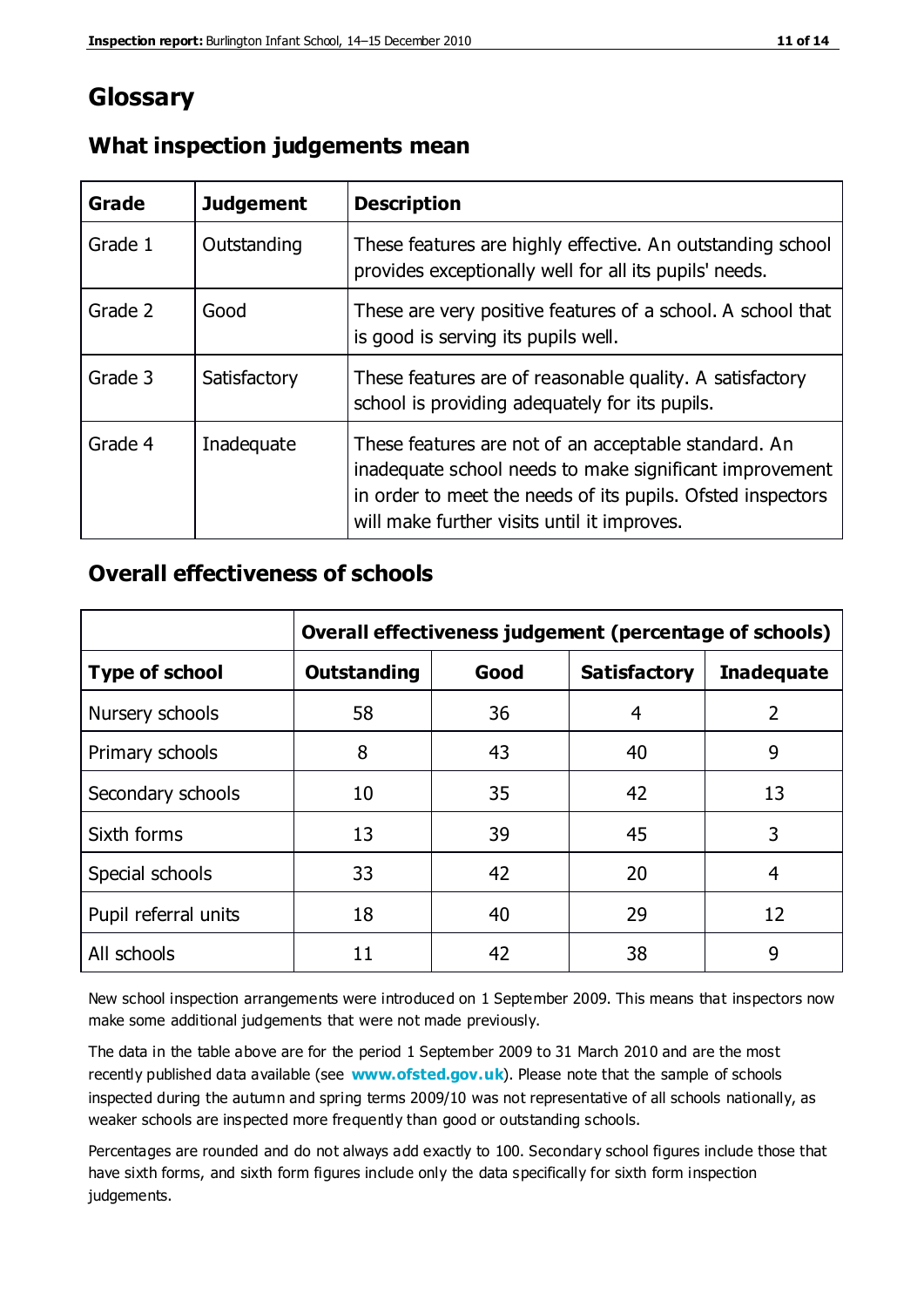# **Common terminology used by inspectors**

| Achievement:                  | the progress and success of a pupil in their learning,<br>development or training.                                                                                                                                                          |
|-------------------------------|---------------------------------------------------------------------------------------------------------------------------------------------------------------------------------------------------------------------------------------------|
| Attainment:                   | the standard of the pupils' work shown by test and<br>examination results and in lessons.                                                                                                                                                   |
| Capacity to improve:          | the proven ability of the school to continue<br>improving. Inspectors base this judgement on what<br>the school has accomplished so far and on the quality<br>of its systems to maintain improvement.                                       |
| Leadership and management:    | the contribution of all the staff with responsibilities,<br>not just the headteacher, to identifying priorities,<br>directing and motivating staff and running the school.                                                                  |
| Learning:                     | how well pupils acquire knowledge, develop their<br>understanding, learn and practise skills and are<br>developing their competence as learners.                                                                                            |
| <b>Overall effectiveness:</b> | inspectors form a judgement on a school's overall<br>effectiveness based on the findings from their<br>inspection of the school. The following judgements,<br>in particular, influence what the overall effectiveness<br>judgement will be. |
|                               | The school's capacity for sustained<br>improvement.                                                                                                                                                                                         |
|                               | Outcomes for individuals and groups of pupils.                                                                                                                                                                                              |
|                               | The quality of teaching.                                                                                                                                                                                                                    |
|                               | The extent to which the curriculum meets<br>pupils' needs, including, where relevant,<br>through partnerships.                                                                                                                              |
|                               | The effectiveness of care, guidance and<br>support.                                                                                                                                                                                         |
| Progress:                     | the rate at which pupils are learning in lessons and<br>over longer periods of time. It is often measured by<br>comparing the pupils' attainment at the end of a key                                                                        |

stage with their attainment when they started.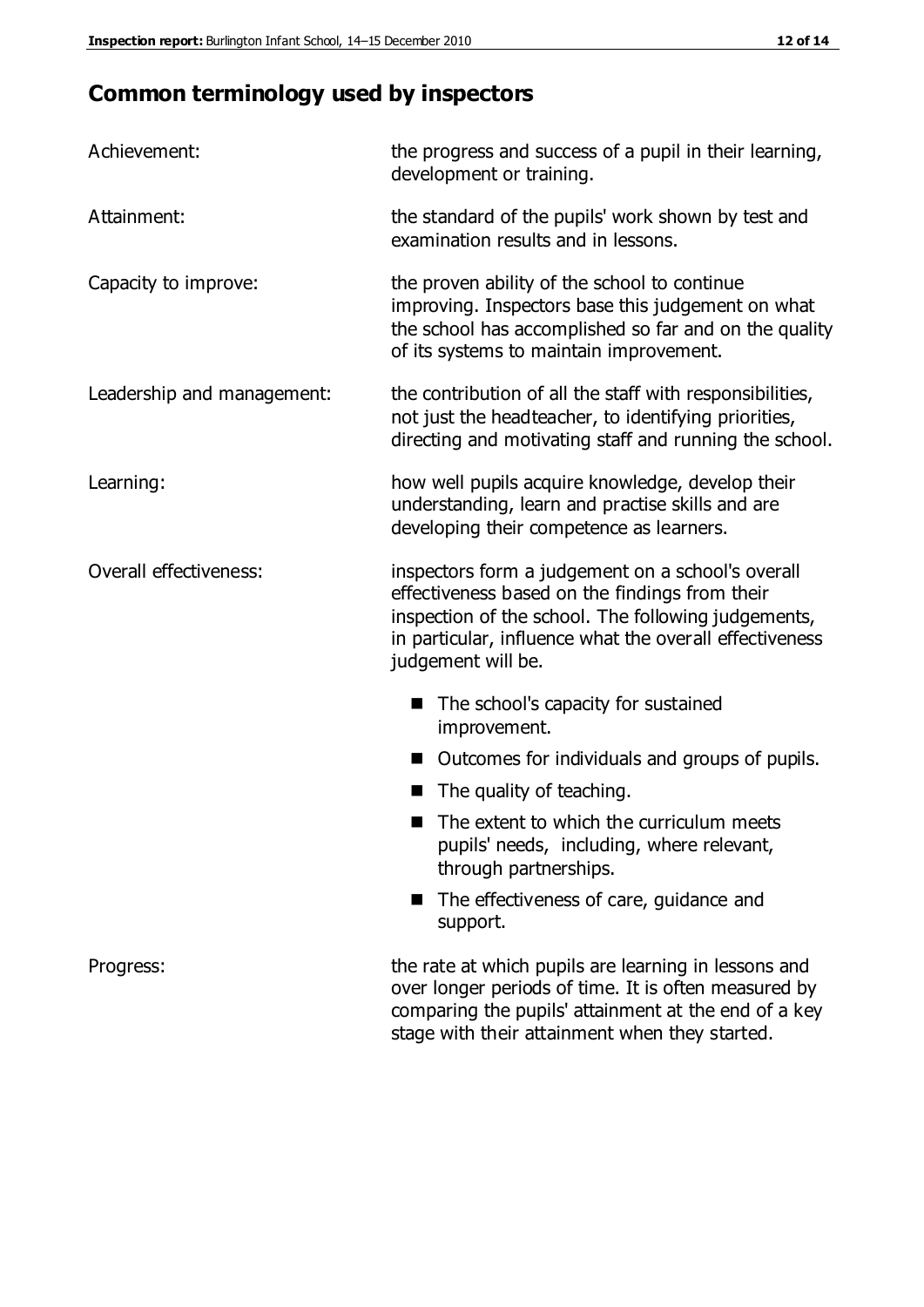#### **This letter is provided for the school, parents and carers to share with their children. It describes Ofsted's main findings from the inspection of their school.**

16 December 2010

#### Dear Pupils

#### **Inspection of Burlington Infant School, Bridlington YO16 7AQ**

Thank you so much for welcoming us into your school, giving us your views and showing us your work. We enjoyed our visit and would like to tell you what we have found. Yours is a good school. It has some outstanding features.

These are the school's main strengths.

- Children get off to a great start in the Early Years Foundation Stage.
- You thoroughly enjoy school and the activities provided.
- Good teaching helps you to make good progress.
- A good range of learning activities is provided, including clubs and visits.
- You get on very well with each other and behaviour is outstanding.
- You have an excellent understanding of how to keep healthy and fit.
- You feel very safe at school because teachers and other adults take care of you and provide excellent guidance and support.
- You make valuable contributions to the school and to the wider community.
- The school is extremely well led by your headteacher and she receives good support from other senior staff.

We have asked the headteacher and teachers to do a few things to improve some areas of the school's work.

Some of you could reach higher standards in reading and writing, especially those of you who find learning easy. Your teachers have plans to help you to do this including improving your handwriting, punctuation and spelling. You should be given more chances to develop your writing in different subjects.

You can all help by continuing to work hard especially on your reading and writing. We wish you all the very best for the future.

Yours sincerely

Mr Derek Watts

Lead inspector